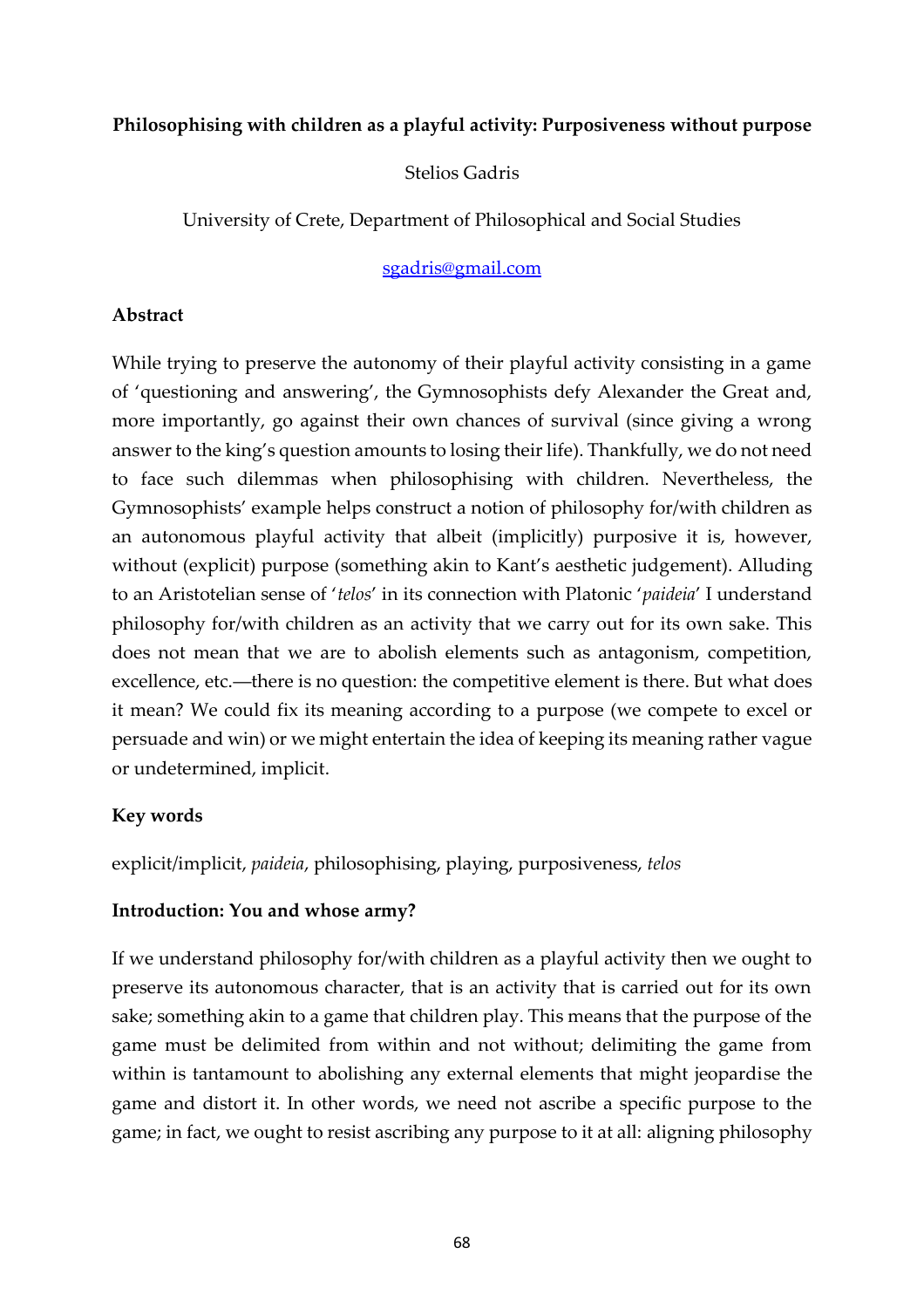for/with children to some specific purpose we risk transforming a playful activity into a serious one, a means for achieving some end or purpose.

This does not mean that it is purposeless; what we want to suggest, however, is that we refrain from determining what this purpose might be. Being purposive is to acknowledge that we engage playing the game while resisting ascribing an overall purpose that would determine an unambiguous meaning to it. This way we leave the meaning of the game without further qualifications, as something played for its own sake―isn't this what children do, primarily, when playing? Within the limits of their game children are both free and constrained, competitive, striving for excellence, serious etc., with one word: they become absorbed by the game; but it is just this, their game and it doesn't easily welcome intruders.

In any case, this is how I interpret the Gymnosophists' stance defying the authority of Alexander the Great who sets out to distort their game, their witty exchange of riddling and paradoxical statements―something not very far from philosophising both with and without children.

The historical details of Alexander's the Great encounter with the Gymnosophists are irrelevant for our present purposes―I follow Plutarch's version where the Gymnosophists are accused of instigating a revolt against the Macedonians (Bosman 2010). The word *Gymnosophists* means 'naked sophists' (Bowie 2016) or, as Plutarch says, 'naked philosophers' (Perrin 1919). These are Indian sages famous for their wit and concise answers to notoriously difficult and strange questions. Alexander's encounter with the Gymnosophists begins as a demonstration of power on his part. He presents them with a life or death situation: He asks certain questions and whosever answer is the worst will be put to death not by Alexander's decree, but by the verdict of a friend: the oldest of the Gymnosophists is appointed judge; he will decide which of his fellow Gymnosophists' answer is the worst, leading consequently to death.

The questions Alexander asks are awkward, another sign of a rather frivolous temperament (he wishes not only to demonstrate his power but his wits as well); subsequently, the answers are equally odd: 'Which animal is the most cunning?' Alexander asks, and the answer given is: 'The one not yet discovered by man'; or: 'Who are the most, the living or the dead?' only to receive the answer: 'The living for the dead are no more'. After the ordeal is over, Alexander asks the judge to pass his verdict and the judge declares all answers to be equally bad. The king loses his patience and condemns the judge to be the first to be put to death only to meet the old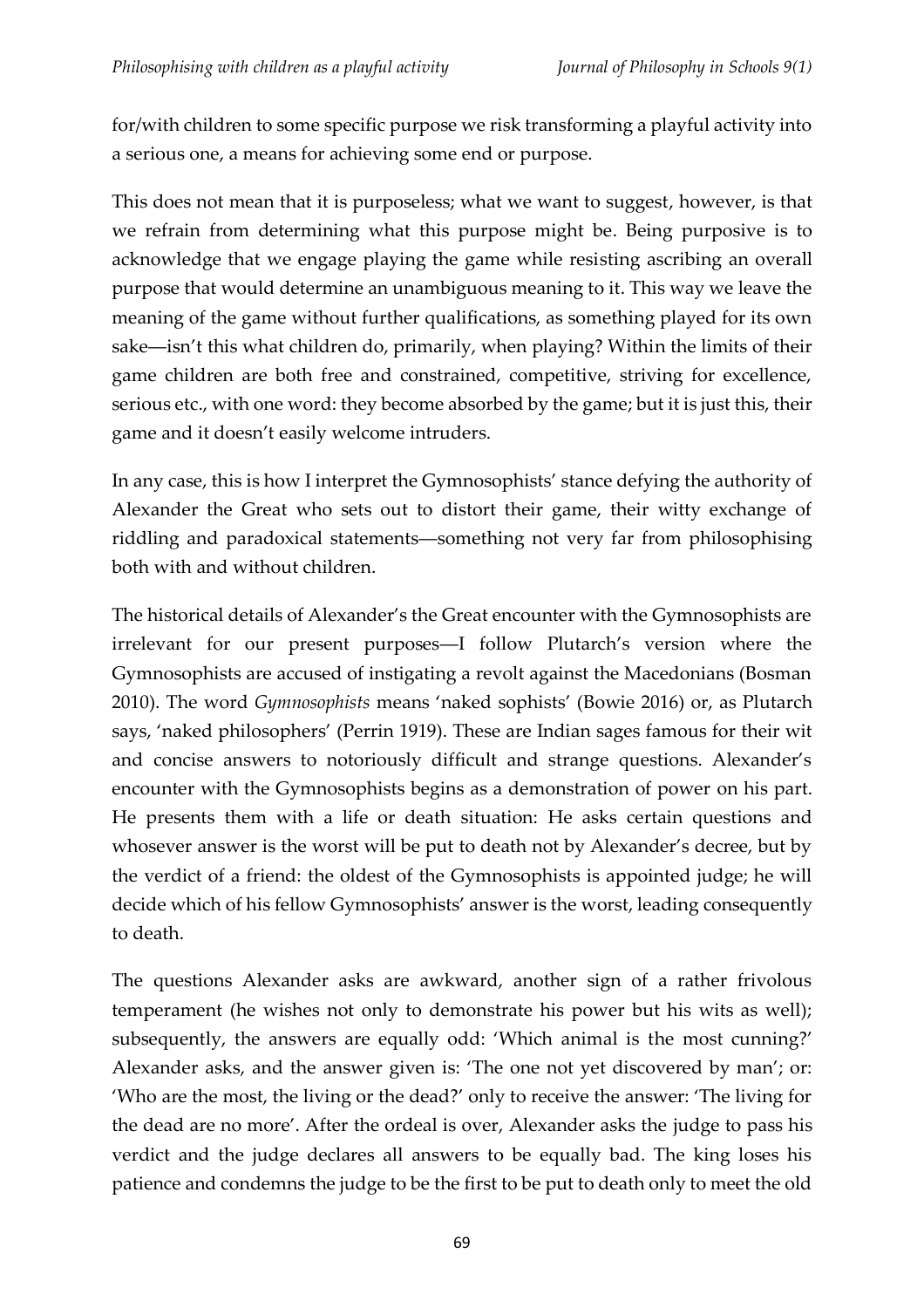Gymnosophist's complaint that 'if they have all answered equally bad nobody can be put to death'! (Huizinga 1949, p. 111). Upon hearing this, Alexander reconsiders and spares the Gymnosophists.

I am not sure how one can interpret the above story: We witness the clash of two worlds. These worlds are not, primarily, the Hellenistic world and the world of the Gymnosophists; they are rather a world of power and another, rather unworldly world, that defies power. To defy power is not just an act of contempt towards it; it is rather a stance against something that threatens the Gymnosophist's way of life. This is how I interpret the Gymnosophists' attitude towards Alexander: their commitment to their way of life, above all, their game, 'the riddle – game', as Huizinga (Huizinga 1949, p. 111) calls it, that is, *a propounding of questions impossible to answer conclusively* (ibid.). Of course, this game might be a showoff or a contest, some sort of competition: We may presume that the Gymnosophists seek to prevail and excel or that they draw, at least, some satisfaction when answering unexpectedly shrewdly, thus, out-witting their opponent. But one should ask if the Gymnosophists engage in such a playful activity for the sake of excelling or for some other purpose? Of course, there is the satisfaction of playing and out-witting the opponent but, nevertheless, we should ask if *this* is the purpose of the game.

As Huizinga says, playing similar games retains a sacred aspect (1949, p.104), one that embodies a specific way of life. Perhaps the Gymnosophists' game is akin to a ritual―the concept of a ritual denotes a common practice that retains a self-subsisting meaning pointing to a self-enclosed activity, something rooted within our practices. It is an autonomous practice where meaning is bestowed, primarily, through encounter and participation. Participation, in this case, means both thinking with and against others (Kant 2007), indeed living with and against others, confining thus all possible meaning within the limits of the game and not with reference to some external aim or purpose.

It is one thing to acknowledge the competitive and antagonistic elements at play within philosophy for/with children and another to orientate an inquiry towards competition. The competitive element is interwoven with almost every aspect of our daily conducts; what is problematic, however, is the meaning or, rather, the purpose of this competitive element. One may enjoy *recognition* and *respect* within a community without explicitly dominating. In this case, the community operates from within retaining a rather autonomous character; introducing however some external element and purpose might jeopardise the meaning of the game itself: rather than inquiring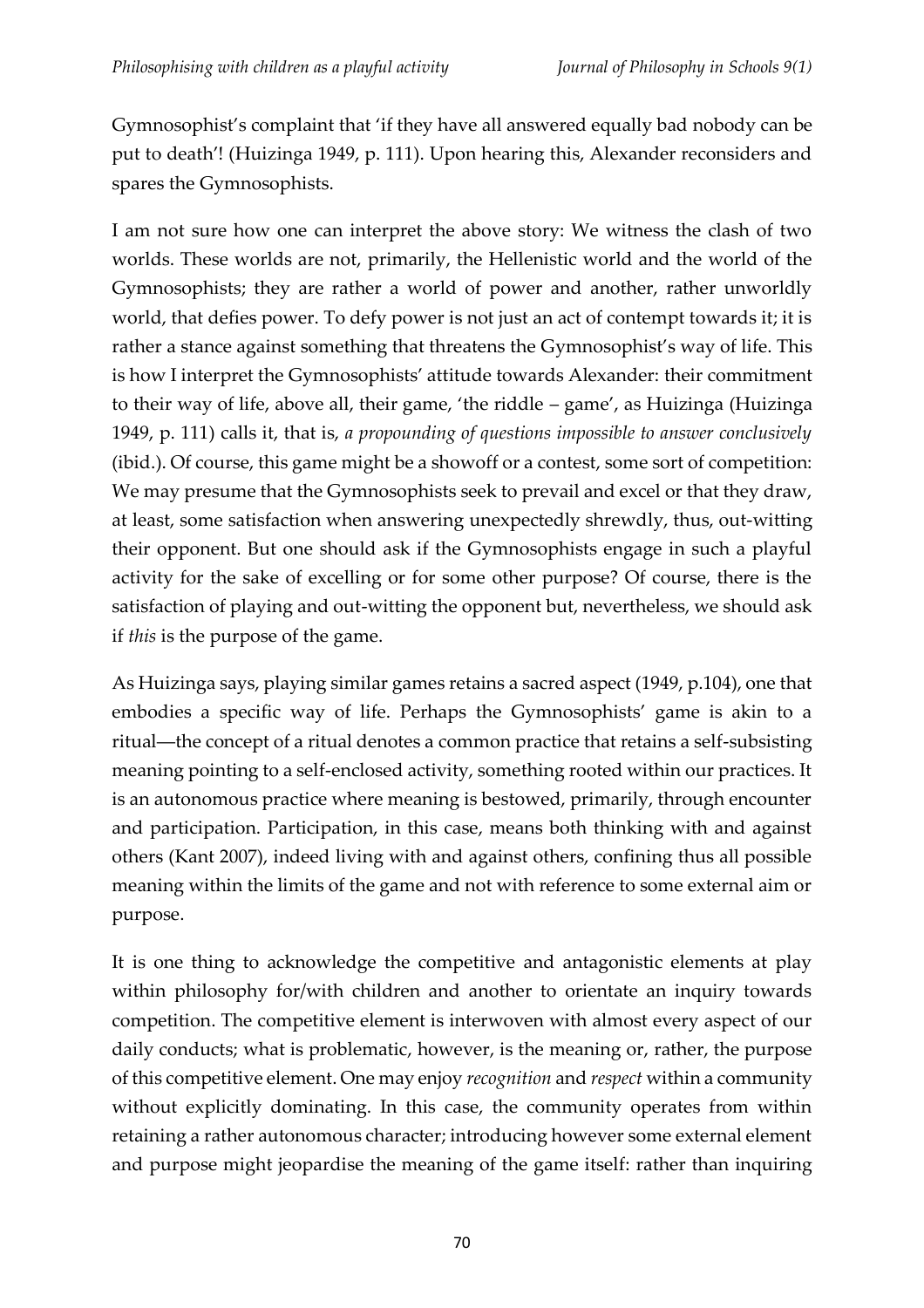we might choose to train; rather than being perplexed we might choose argumentation. But now, choosing training or argumentation bestows a different, rather determinate meaning to the game, further determining *legitimate* and *illegitimate*  moves within the game.

We need to draw a sharp distinction between an activity that is carried out for its own sake and an activity that becomes a means to an end: an activity that is carried out for its own sake is both the means and the end and the limits that separate the two are not, in this case, easily discernible. In other words, we must safeguard this activity, refraining from ascribing to it some specific purpose; there need not be conclusive answers. Put differently: the answer might lay within playing the game where the means (the game) coincides with the end (the game). But now it becomes hard to discern if we are talking just about a game or about something else as well: perhaps a way of living and thinking, the cultivation of our habits and of ourselves. In other words, it is not discernible any more whether we are only talking about a game or something more, something akin to *paideia* perhaps, in the broad ancient Greek sense of an on-going process of self-cultivation.

There is a rich tradition in progressive education and play-based learning that utilize John Dewey's notions of the child's experience as the locus of 'learning'. Learning takes place in what Dewey calls: a *situation* (Dewey 2007, pp. 33-50). Situation refers to something meaningful, i.e., a game, that children become involved in and within which they learn to be free yet, at the same time, to self-regulate promoting thus a way of life or a *symbiosis* of many and uniquely different human beings (and, perhaps, not just human). Nevertheless, I would rather orientate my investigation to a more philosophical notion of play or game remaining skeptical towards Dewey's (pragmatic) orientation of education towards the ability to form and pursue purposes for oneself (Dewey 2007, pp.67-73).

In what follows, I will first describe the notion of a game or a playful activity as an autonomous or, rather, heautonomous practice drawing from both Kant and the *Critique of the Power of Judgment* (2000) and Huizinga and his *Homo Ludens* (1949). Being heautonomous, philosophy for/with children sustains all of its different elements in an implicit rather than explicit fashion. This means that rules, meanings, truth, competition etc. retain a rather implicit function, not an explicit one. I will, then, connect philosophy for/with children with the Kantian notion of a purposive activity, an activity that is without a determinate purpose, concluding that all the above suggest an activity that is carried out for its own sake―something akin to the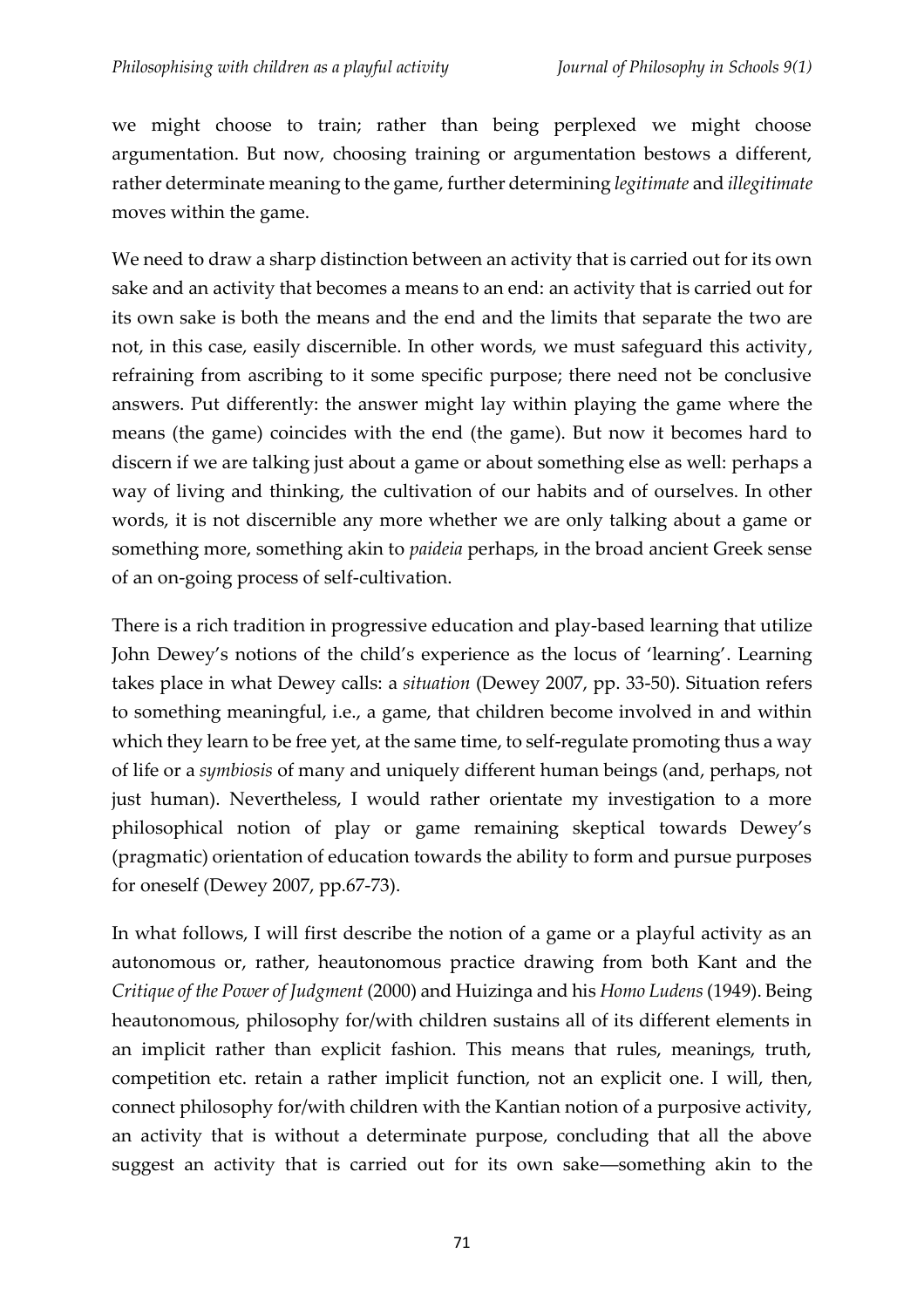Aristotelian notion of *telos* (as an end in itself, something that is done for its own sake, Aristotle 1999) and the Platonic *paideia* (as the turning of the soul towards the *Agathon*). I will, however, refrain from further determining these notions. *Telos*, *paideia* or even *eudaimonia* (the good life) ― a notion intimately connected with both *telos* and *paideia*―reveal perhaps our purposive nature, the fact that we are creatures that are able to ascribe purposes to ourselves and pursue them, as Dewey suggests; however, I would rather leave these notions without any further qualification because what their meaning might be is a question worth raising again and again when philosophising with or without children.

# **Homo Ludens and the heautonomy of the game**

Huizinga (1949) in his *Homo Ludens* understands the notion of play as an element that penetrates every aspect of culture and civilization. He is not so much interested in grounding culture on playing, nevertheless there is a difference between playing as a carefree form of life―in life's various forms―and civilization as a rather serious practice bestowed with ideals, rigid systems of values, laws, work, rewards etc. What characterises play is freedom in the sense of transcending nature and natural processes (Huizinga 1949, p. 7). This freedom is interwoven with *joyfulness* (Huizinga 1949, p. 74); but there is something more profound at work here―something that we can relate to philosophy for/with children:

Summing up the formal characteristics of play we might call it a free activity standing quite consciously outside 'ordinary' life as being 'not serious', but at the same time absorbing the player intensely and utterly. It is an activity connected with no material interest, and no profit can be gained by it. It proceeds within its own proper boundaries of time and space according to fixed rules and in an orderly manner. (Huizinga 1949, p. 13)

The question is whether philosophy for/with children―conceived thus, that is, as a *game* - can retain its heautonomous character when reoriented towards an explicit purpose, such as excelling or winning, purposes that over-emphasise the competitive element of the game. There are, of course, all sorts of games, as Wittgenstein reminds us in the *Philosophical Investigations*: Games that we play according to explicit rules or games without rules; games that end with winning or games where winning might not be of essence (Wittgenstein 1958, §66). Nevertheless, we can raise the question as to whether orientating philosophy for/with children towards an explicit purpose might not distort its character. This is not saying that there are no competitive elements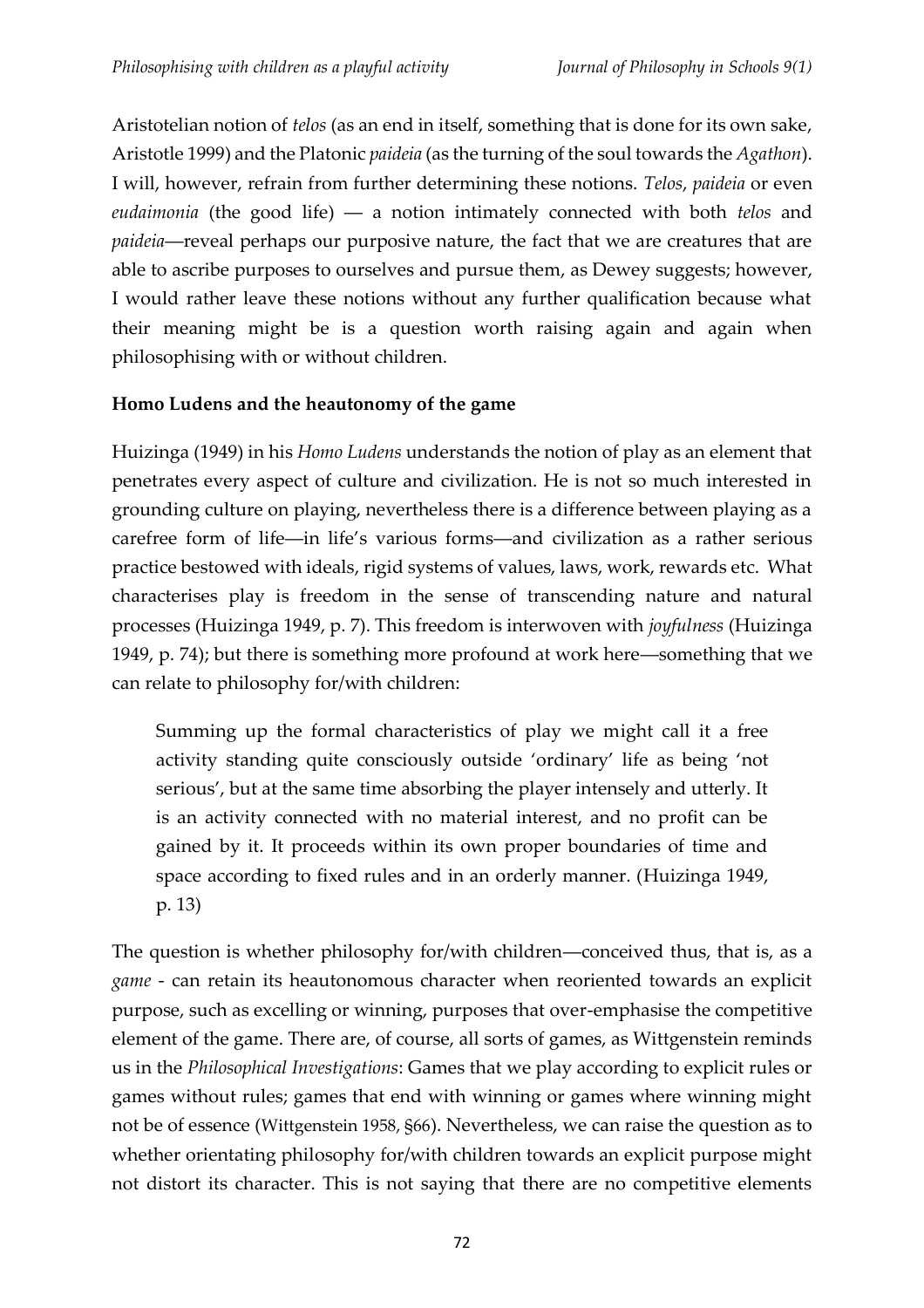within the practice: We do enjoy a good quarrel or we try to excel and articulate arguments, be creative, original etc. What is however in question is the meaning that all these notions acquire: Are we to anoint them as the explicit and overall purpose of the game?

The Gymnosophists' exchange is one that presupposes an exchange of utterances―not necessarily arguments. Even as a competitive exercise or a display of intelligence and wit, still it is an imaginative one that does not just or primarily rest upon arguments or reasons; it seems to capture something more profound than reasons, a way of life. In a similar fashion, even if we refrain from offering some sort of definition of philosophy for/with children, still we can acknowledge that it is not just about arguments and counter-arguments or even the *best* arguments. More than often, reasonableness clashes with arguments presupposing contextualisation or empathy and creativity; sometimes being reasonable means *understanding* or *remaining silent*. One might object that an argument is not, strictly speaking, a logical mechanism, a coherent sequence of logically interrelated propositions with explicit appeal to evidence and reason―yet, what sort of argument does 'silence' establish? What sort of argument does 'bewilderment' entail? What sort of argument does a grumpy face *gesturing* that it might be 'wrong' suggest?

From such a point of view, philosophising with children is not an exercise in securing the best arguments or the best reasons; all notions of 'best' or 'argument', even 'reason' are equally contestable and ambivalent or, at least, entail evaluative claims that are open to questioning. We could of course invite a judge to settle the meanings and pronounce a verdict―but isn't this what the Gymnosophists show to be, if not problematic, of no importance to their game? There is a certain autonomy, or rather heautonomy, that philosophy for/with children enjoys.

If autonomy means, following Kant, prescribing a law to oneself and abiding to it, establishing thus the possibility of a moral judgement (see Kant 1998, AA4:443-6; Wood 2017, p.12), heautonomy, again following Kant, relates to reflection and its constant effort to ascribe meaning to the multiplicity and diversity of phenomena, even (human) life; a striving to understand the world. This way heautonomy becomes a rather evasive yet dynamic concept; a striving to bestow meaning to the world as Kaulbach (1984) and Makkreel (1995) suggest. Reflection (Kant's reflective judgement) relates thus to hermeneutics and the subject's constant striving to find meaning in the world as a human being. Seen this way, philosophy for/with children retains a similar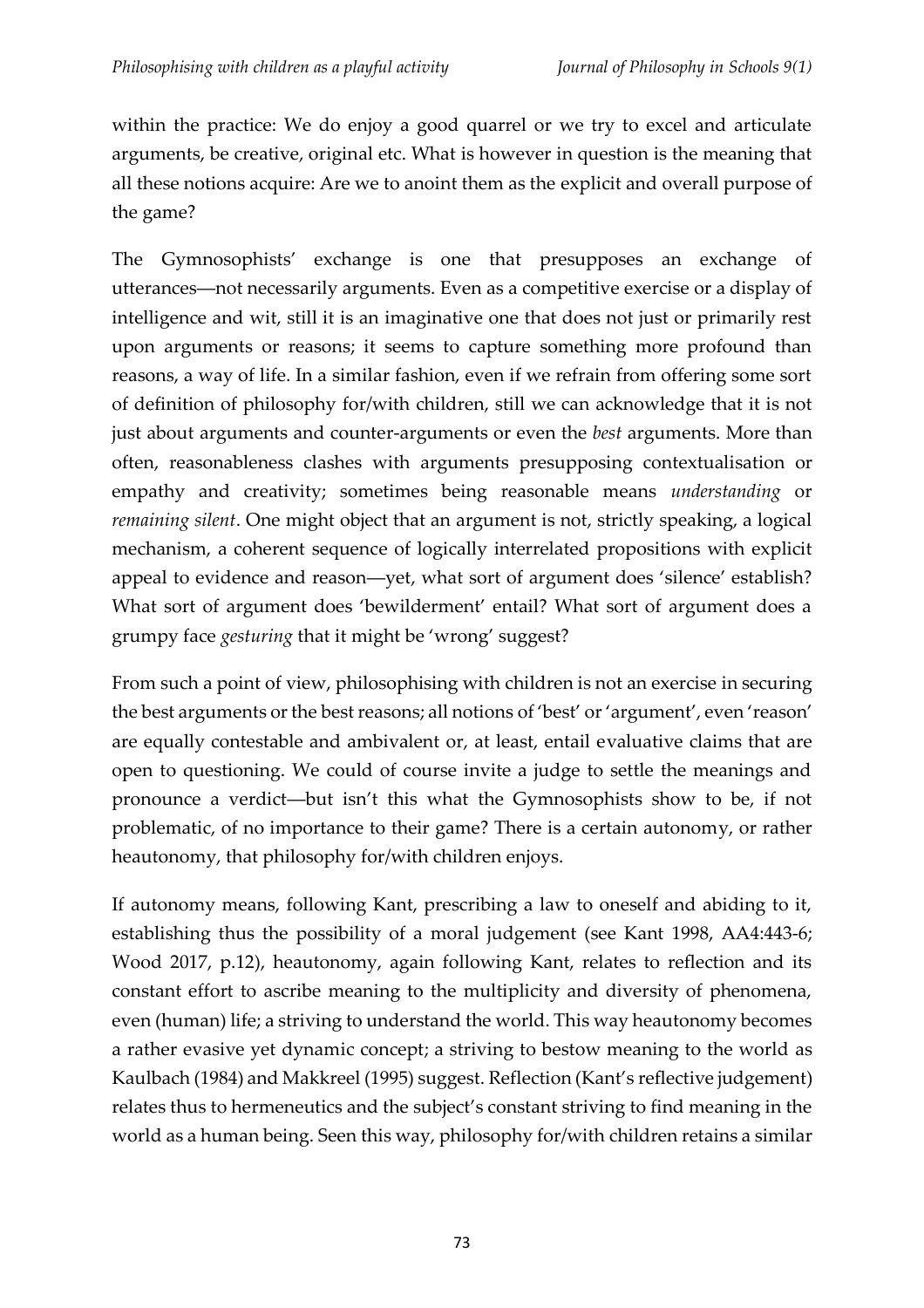heautonomy; if, that is, by philosophy with children we are to understand a striving to find, construct or, even―ideally―agree on meanings.

As a way of life, philosophy for/with children orientates itself multifacetedly towards meaning or, rather, a striving to find meaning. Here the game does not presuppose a specific purpose to secure its meaning; the meaning of the game cannot be, in other words, explicitly stated. Meaning emerges as a purposive activity, albeit one without purpose. In absence of specific purposes, philosophy for/with children acquires it's meaning from participation, and whatever rewards it might deliver it delivers them rather unexpectedly over the course of time, becoming, hopefully, a way of life, a way of understanding oneself and others. Neglecting this aspect, we run the risk of transforming philosophy for/with children into a competition or―if not a competition ―an exercise, something for cultivating language or critical skills. There is no question that all these aspects are present within philosophy for/with children, nevertheless, they provide a rather restricted view of what it might be and, more importantly, what it can become. Nancy Vansieleghem (2011), for example, sets out to expand the notion of doing philosophy for/with children, where doing philosophy becomes an experience or rather, some sort of symbiosis where all that is required is a common experience, like walking together―what she calls 'an experiment' concerning what philosophy for/with children might be. This is obviously over and above *reasoning, critical thinking* or *knowledge*―over and above *articulated language itself.* Raising the objection, 'But, is *this* philosophy?' might be enough to entertain the possibility that it actually is!

An example from Huizinga's *Homo Ludens* might be illuminating at this point: Huizinga, as noted above, investigates human culture through the prism of play. Culture is thus interpreted in terms of a playful activity. He then proceeds to contrast this playful element of culture with modern sport, an activity we can easily associate with the notions of game and playing, competition, etc. He writes:

It might seem at first sight that certain phenomena in modern social life have more than compensated for the loss of play-forms. Sport and athletics, as social functions, have steadily increased in scope and conquered ever fresh fields both nationally and internationally. (p.195)

Now, with the increasing systematization and regimentation of sport, something of the pure play-quality is inevitably lost […] The spirit of the professional is no longer the true play-spirit; it is lacking in spontaneity and carelessness. […] Sport has become profane, 'unholy' in every way and has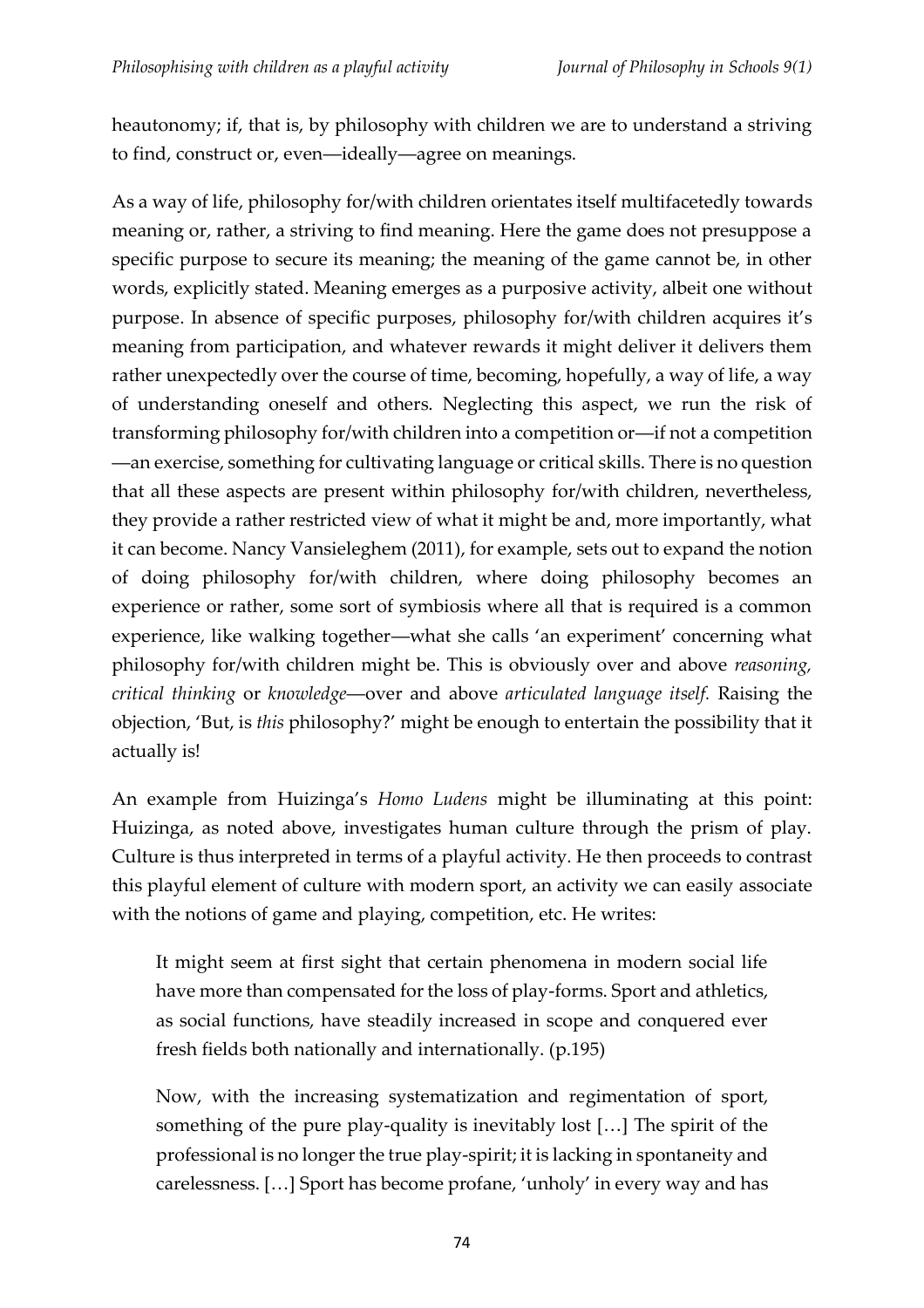no organic connection whatever with the structure of society, least of all when prescribed by the government. Or, we might add, an institution or an official competition. (pp. 196-198)

The above description illustrates our belief of what philosophy for/with children does as an activity, as a play form (and not as a sport). All these activities―game, sport, philosophising with children, even philosophy itself―can be described as competitive or antagonistic; a ceaseless striving to overthrow the opponent under the name of victory or even truth, to have the final say. Nevertheless, we should distinguish between the satisfaction reached within the limits of the game and the satisfaction reached when winning the game. Sometimes we are satisfied by merely participating; sometimes we choose silence over speech and blubbering over arguments. Does this mean that we have lost the game?

# **Making it explicit? Leaving everything as it is**

It appears, however, that we risk the heautonomous character of the game not only when explicitly stating a purpose, such as victory, but even when we explicitly state any purpose at all. Explicitly stating purposes renders philosophy for/with children a means towards some end or other, jeopardising its nature as an end in itself. These purposes might not simply refer to winning or losing; they might entail the cultivation of skills―say critical thinking, even citizenship; they might entail meta-criteria that determine what counts as reasonableness, what counts as an argument and what does not. Of course, everything is already there and operating within an inquiry and the community: there are good and bad arguments; right and wrong answers, etc. What is at stake, however, is making every implicit or self-evident acknowledgment explicit within the community as part of the investigation―even if this means questioning the very notions of *good* and *bad*; *reasonable* and *unreasonable*; *a good way of thinking* and *a bad one*. A good way of thinking might be reduced to a set of virtues or thinking skills that are or should be considered as exemplary. Still, a *bad* way of thinking might open the possibility of exploring the limits of the very notions of good and bad, even the very notion of thought itself―something that a good way of thinking might not even consider doing or consider necessary to do.

Reinforcing a set of principles as exemplary rather than allowing the investigation to establish such criteria from within implicitly―we reestablish definite criteria ascribing meaning to notions such as 'good' or 'bad', this time on the meta-level of thinking. We explicitly establish, in other words, a set of criteria exempt from inquiry. But if the inquiry is to acquire meaning, if it is, moreover, to become a form or a way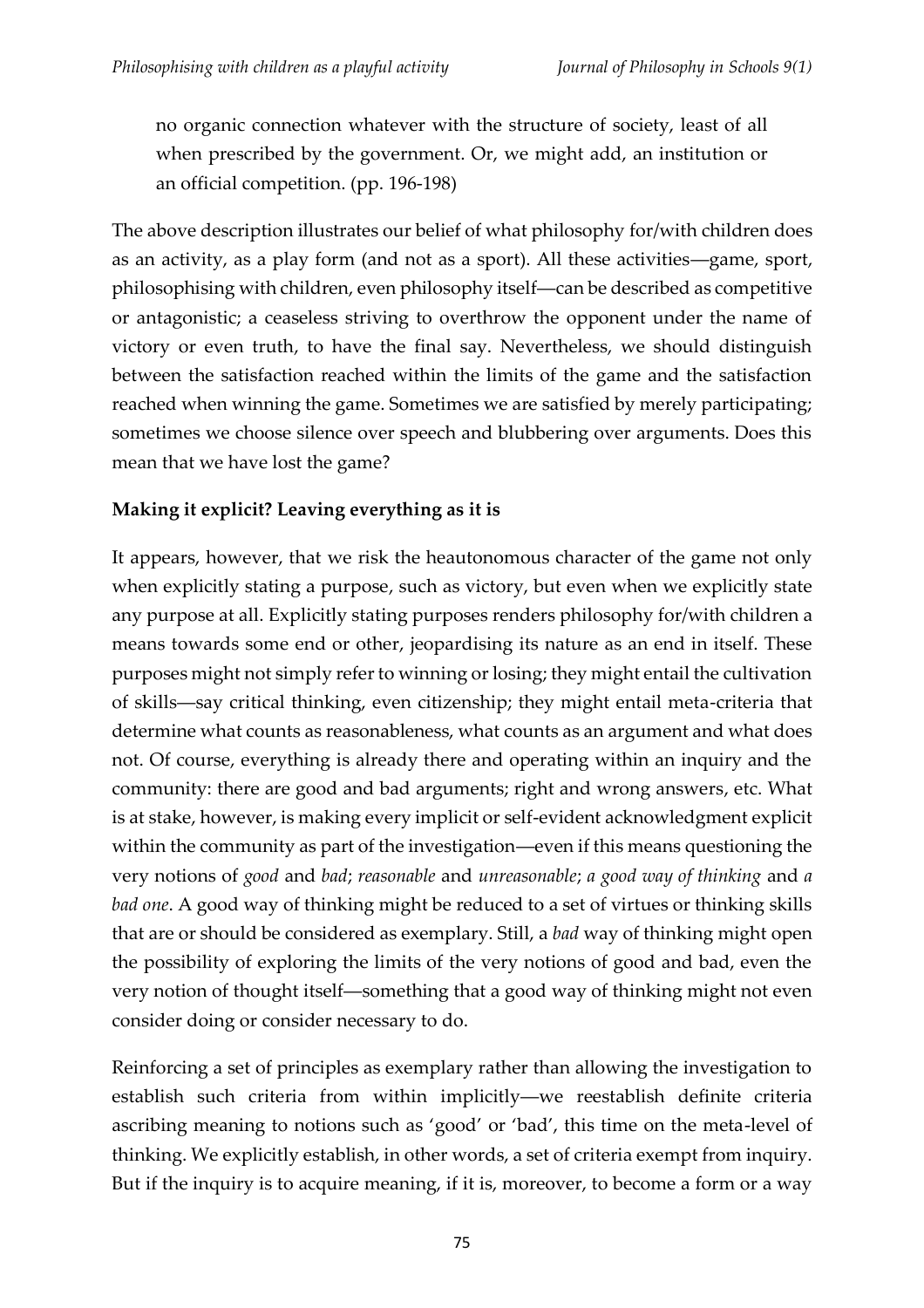of life, it should acquire its meaning from within the game, not from without. Meanings should be forged not imposed: If not, then we are risking the game as a *ritual*, as a way of life or as a *paradigm* of what inquiry might mean when we just do things or play games. What is at play here is a distinction between *something being implicit* and *something stated (*or *presupposed*) *explicitly*. 1

We can relate the conceptual distinction between *stating something explicitly* and *something being implicit* with the 'instrumental'/'non-instrumental' distinction David Kennedy explores (2006, p. 167). Instrumental, under the proposed analogy, would be tantamount to the explicit use of concepts, tools or moves to achieve a *specific* purpose or goal, whereas non-instrumental refers to the process of a community coming together to investigate the meaning of concepts allowing , thus, a way of life or some sort of symbiosis to emerge.<sup>2</sup> This analogy can be, according to my interpretation, traced back to the Aristotelian distinction between something we pursue for the sake of itself and something we pursue for the sake of something else (Aristotle, 1999, 1097a.25). Under this aspect, stating some explicit purpose is tantamount to orientating philosophy for/with children towards something other than itself, thus rendering it an instrument for accomplishing some purpose or other.

These purposes or aims need not be instrumental in a narrow way; sometimes it suffices that they acquire the guise of broader aims, say educational aims. In her very

<sup>1</sup> The distinction between explicit and implicit is inspired by Brandom's (2001) appropriation of the concepts with reference to Wittgenstein's problem in the *Philosophical Investigations* concerning normativity and rules: Wittgenstein explores the meaning of the notion 'to follow a rule' and a number of family concepts related to normativity. Brandom's use of Wittgenstein serves to ground normativity in a pragmatic context that is largely implicit. This is not the place to take issue with Brandom's interpretation of Wittgenstein―although I should state that, in my opinion, Wittgenstein is not so much preoccupied with grounding or validating our practices: What he asks is, rather, for what purpose we might need explanations or appeal to rules? And the answer, according to my interpretation, can never be: To ground or validate something―Wittgenstein is notoriously antifoundationalist. The purpose therefore must be to clear misconceptions or to explain how a game is played; and this is relevant to how I understand the concepts of stating something explicitly and something being implicit. Providing explicit rules can only serve to illustrate how the game is played; providing however an explicit purpose ascribes a particular meaning to the game. This is, of course, a valid move―there are, after all, games that entail 'winning', etc. Nevertheless, the question is whether philosophy for/with children needs to be or become such a game. And my answer is no. There are a number of rhetoric or other games that serve explicitly such an orientation while using tools and methods that we can easily identify with philosophy and philosophy for/with children. Still, they are different games.

<sup>2</sup> It would be interesting at this point to raise the objection that symbiosis is a purpose relating to ideals that pertain to philosophy for / with children, like citizenship, democracy etc. The answer might be that symbiosis as a concept identifies an ideal but not an explicit way of realising it. It poses, in other words, a problem―not a solution.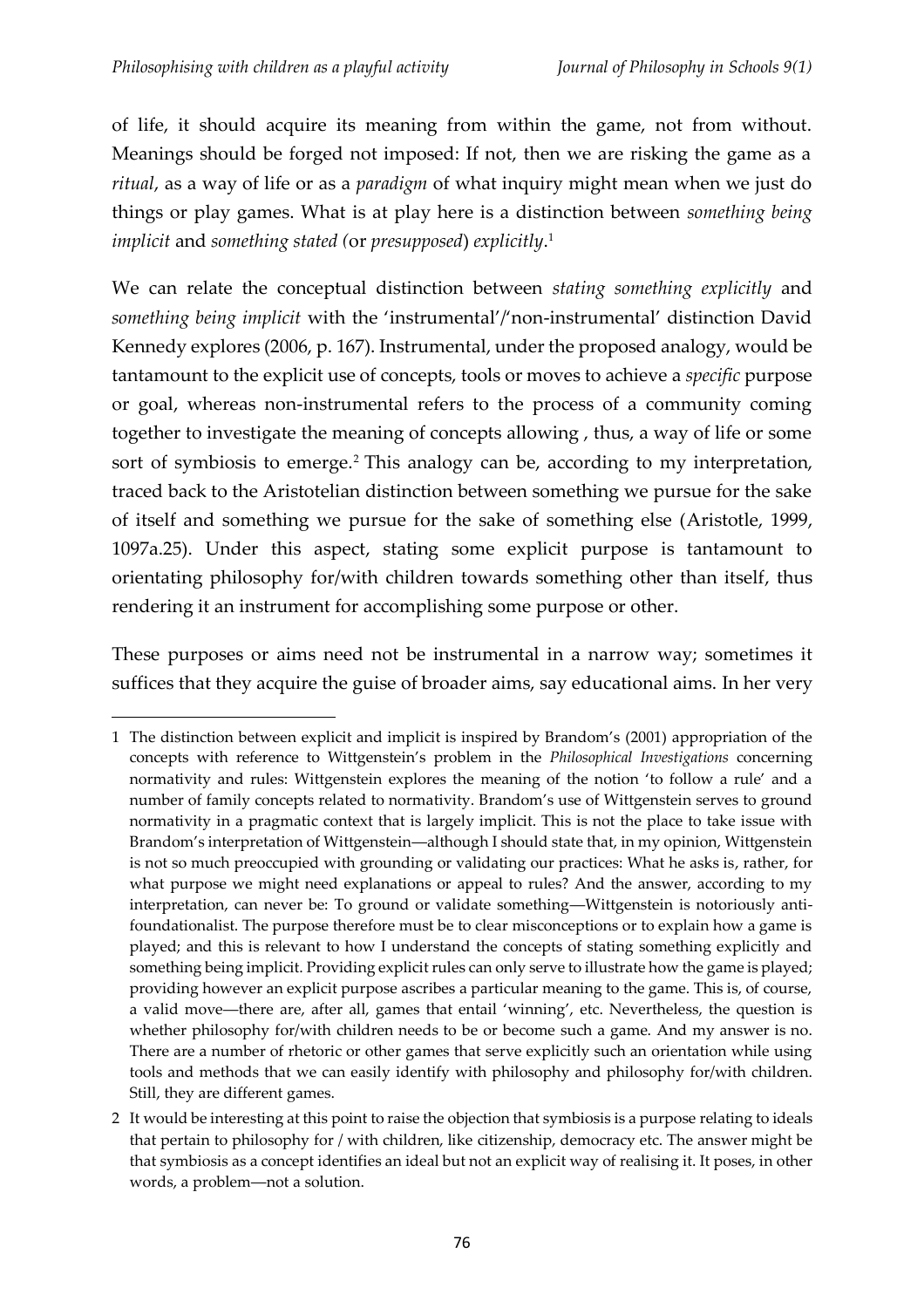useful article, Anastasia Anderson (2020) offers an interesting taxonomy of the aims of philosophy for/with children, drawing conceptual distinctions between 'aims' and 'goals', 'intrinsic' and 'extrinsic', 'aims of education in general' and 'educational aims of philosophy for children', etc. Her taxonomy resembles a sort of map, and her intentions mean well: articulating clear aims might help defend philosophy for/with children as a pedagogy or something worth including in the curriculum, for example. Still, we should remain skeptical of goals and aims as far as philosophy for/with children is concerned. Although Anderson does refer to researchers that refrain from ascribing explicit purposes to philosophy for/with children, she nevertheless fails to link their reluctance with a broader question regarding philosophy for/with children and, subsequently, philosophy itself: the question is 'what is philosophy?'; and subsequently, 'What is philosophy for/with children?'

Under the notions of play, game and purposive activity―albeit without purpose―we can identify this question with the activity itself, thus refraining from ascribing educational or other goals to it. This means that next to being an educational practice philosophy for/with children can be identified with philosophy itself, a 'reoccupation' of philosophy by children. Blumenberg (2020, p. 91) uses the term 'reoccupation', although in a different context, to describe how past concepts, traditions and forms of life that appear now meaningless, that is, 'vacant' nevertheless endure, acquiring new meaning and use; one of these forms might be philosophy itself – although Blumenberg nowhere refers to philosophy. Reoccupation thus points, under our view, to a renewal of philosophy as a practice exercised, this time, by children.

Philosophising and philosophising with children might thus be conceived as an ongoing practice of making or trying to make explicit what is implicitly presupposed; stating clearly in language, that is, what is implicitly accepted as self-obvious and unproblematic; subsequently, investigating through and with the help of language our beliefs, opinions, etc. all things that are implicitly already operative in our practices. There is, however, a difference between making explicit the implications that are related to the concepts we investigate―such as 'truth' or 'belief' or 'knowledge', 'fairness', 'beauty', etc.―and stating explicitly what the purpose (or the outcome, for that matter) of philosophising with children is or ought to be.

So, we need to ask what purpose might 'making something explicit' serve. Amongst other things, we offer explanations, analyse concepts and isolate features of concepts, articulate arguments and counter-arguments―all these and much more are moves within the game that demand we explicitly state in language our thoughts. The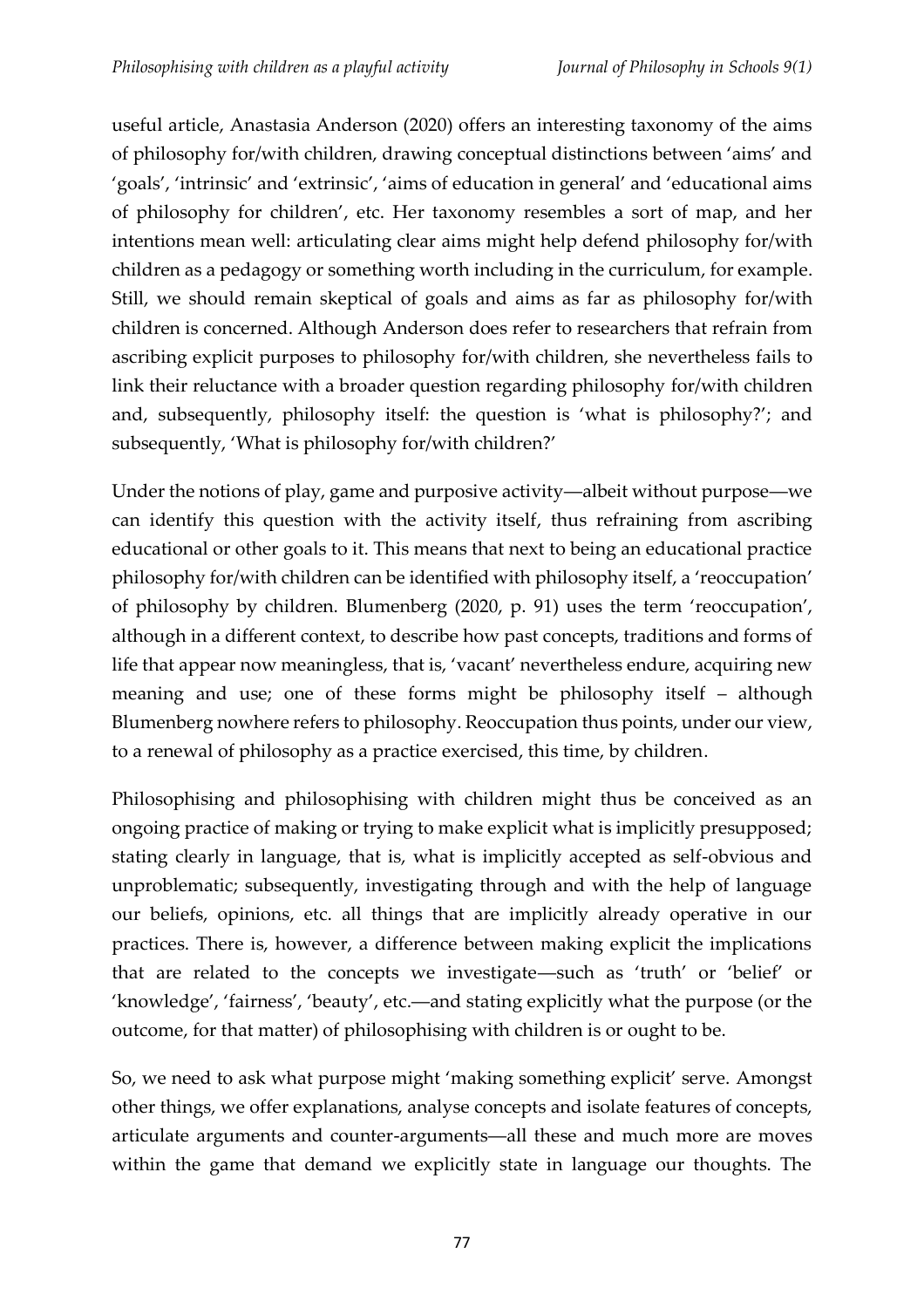purpose is not, however, to establish *the* right answer or a *correct* way of thinking―even as an ideal―by which something counts as sound or unsound: The content of these concepts is not always (or it should not be accepted as) obvious.

By explicitly stating criteria, rules or a purpose to the game, we not only orientate it towards something explicit, prescribing a definite meaning to it, but we furthermore establish criteria that determine the desirable moves in the game - a normative framework within which we are expected to operate. It is as if we establish the priority of the ruler's or the judge's verdict to determine what it is that we do or ought to do within a certain game. But in this way, it becomes a different game with a given a set of rules and criteria to which we are expected to comply. But this proves to be problematic again: What sort of move is 'silence', 'bewilderment' or 'dissonance' every founding condition of a philosophically-inclined mind?

## **Purposiveness without purpose**

Does the absence of an explicit purpose render philosophy for/with children a purposeless activity? The answer must be no. Following Kant's qualification about something being purposive albeit without (an explicit) purpose, we reaffirm that, while identifying philosophy for/with children as purposive, we consciously allow it to remain without a specific purpose. In this case, we might evoke as regulative or guiding the ideals that pertain to philosophy for children and set a normative framework within which we practice philosophising with children. Following Matthew Lipman, we can evoke the fostering of critical, creative and caring thinking; the cultivation of an inquisitive mind or the embedding of democracy (Lipman 2003). However, I'd rather turn once more to Kant's *Critique of the power of judgment* and his notion that all the above ideas must remain without qualification, if they are to emerge and keep re-emerging as part of a human (and not-only-human) world.

As Kant says, retaining notions such as beauty, truth, justice, etc., and we should add: philosophy for/with children without qualification or a determinate concept means that we are allowed to reflect on them, re-affirming that although we do not *know* what these notions might mean because nothing corresponds to them (Kant 2000, p.173, 5:293. §40), still, we are able, indeed we ought to reflect on their meaning time and again―as if this was a duty bestowed upon us. But now, how are we supposed to retain these notions as legitimate, maintaining that although they are without a determinate content they do make sense after all? Kant's answer is that what makes sense is the possibility to argue about such notions (Ibid. 5:338, §56.). What makes us human, part of humanity, is the possibility of conveying our feelings and participating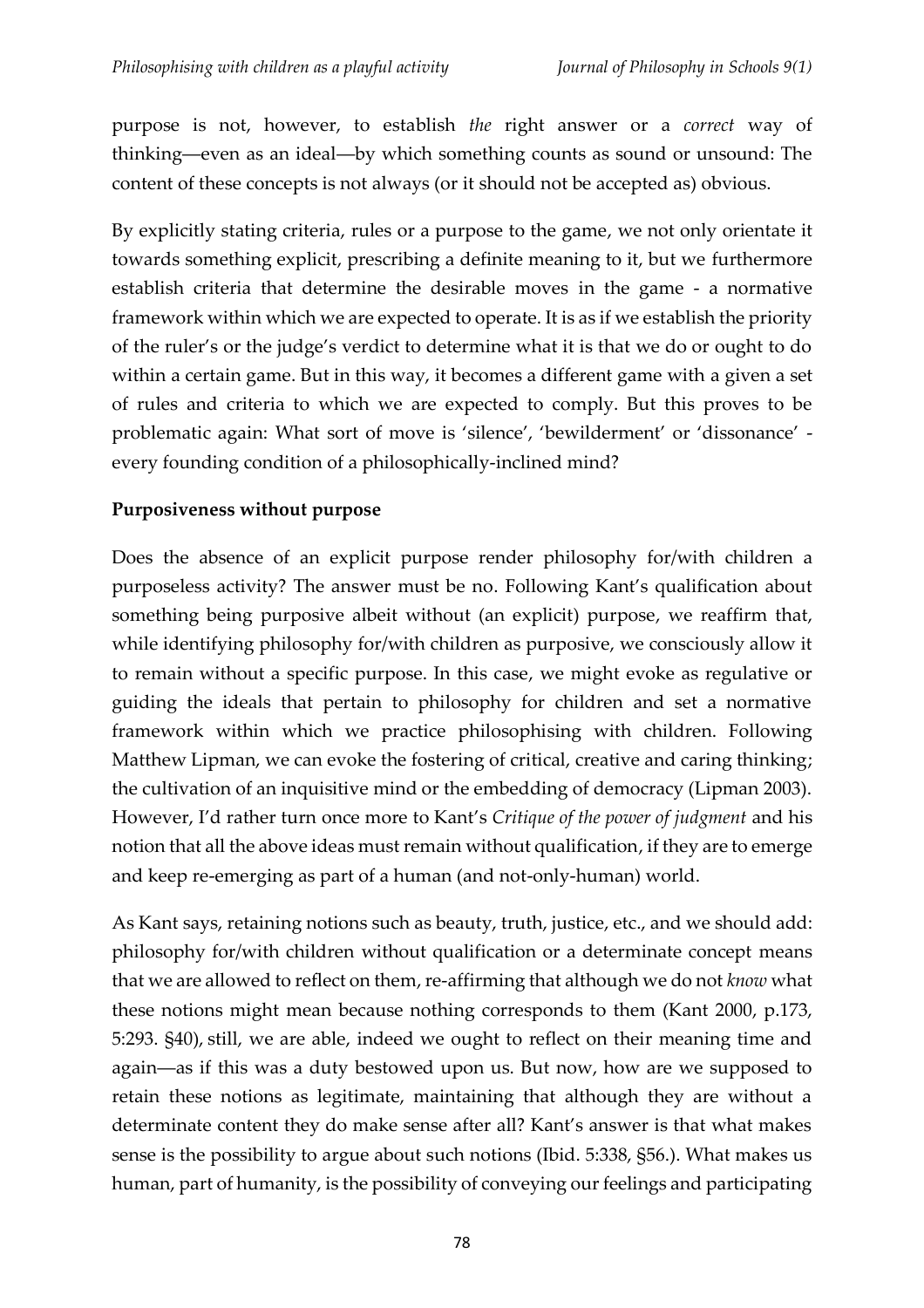with and against others in a common human world—this is Kant's idea of humanity (Ibid. 5:355-6); surpassing a limited point of view for a pluralistic one.

Being thus purposive beings, that is beings who are not only capable of setting purposes for ourselves but comprehend the world as purposive (although we cannot determine its purpose), we are engaged in an ongoing reflection striving to make sense of notions such as beauty, justice or truth etc. This striving is a collective endeavor, something that is carried out in between humans; something we do *with* but also *against* others (Kant 2007, p.241, 7:130). Critical philosophy –we should add: philosophy itself- thus becomes, according to Felicitas Munzel (2012), a broad pedagogical endeavour of self-cultivation and maturing (pp. 70-81), a striving to become human. Although a purpose in itself, humanity, as an ideal, must remain without further qualifications or determinations; it must remain open to questioning and inquiry. Accordingly, philosophy for/with children–as a purposive activity without however a specific purpose-engages us in the very same striving that we all may experience at some point or other: trying to make sense of what it is to be human.

If it makes sense to argue then it makes sense to offer arguments and counter arguments; to defend a position; to strive for excellence― to be competitive or antagonistic―the word does derive from the Greek *agon* (Hartnoll & Found 2003) meaning 'game' or 'struggle'. But it also makes sense to remain silent, or bewildered, speechless, etc. What remains open is the question: what are we striving for when doing philosophy for/with children? We might have no answer to offer or offer a preliminary one, say 'truth' or 'meaning'; we strive towards the truth or to make sense of things. But what emerges is an ongoing striving *towards* truth or meaning. Philosophy and philosophy for/with children has now become something akin to *paideia* in broad ancient Greek terms, where paideia is to be understood as an on-going open-ended striving to make sense of things.

Under this aspect it might make sense to entertain the idea of allowing an open or free space where this striving is made possible―something akin to what Jackson (2017) calls 'creating a space for ''gently Socratic'' inquiry' or, rather, creating space for philosophy for/with children in schools where all notions can be or ought to be contestable; even the very notions of school and education. This way, purposes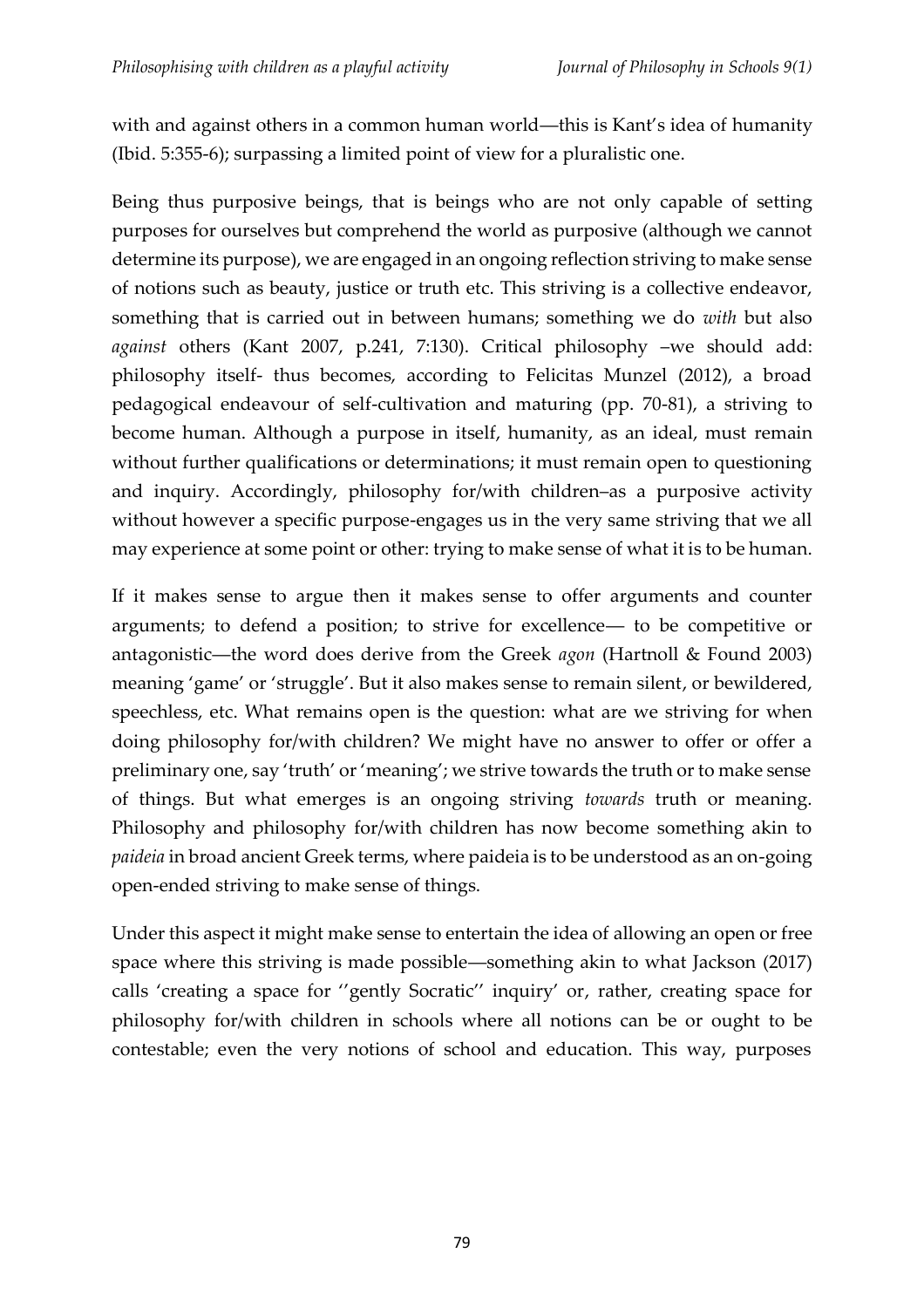interweave with meanings and they emerge as preliminary answers to a never-ending duty, that of reflecting upon their meaning. <sup>3</sup>

# **Conclusion**

Alexander the Great suspects that there is something powerful in thinking―or, if not powerful, then something worthy of respect―but time and again, he fails to comprehend what: like Diogenes (Ford 2016), the Gymnosophists defy Alexander's power. Τhere is no doubt that what is at stake are two different world views; two almost unreconcilable sets of values: physical or worldly power on one hand and another sort of worldview on the other, one that can discern something beyond power, victory and authority; something that values freedom over power, bewilderment over decisiveness, questioning over definitions or purposes and, perhaps, silence over speaking―something akin to philosophy and philosophy for/with children.

What I have tried to do is to identify this with an activity akin to playing a game. Playing a game thus means something we do for its own sake. Alluding to Aristotle and his notion of *telos*, we acknowledge philosophy for/with children as an end in itself. Before aligning philosophy for/with children with all the high ideals of democracy, citizenship, critical thinking, reasoning and the community of inquiry, we might entertain the idea that it is something more comprehensive, something akin to *padeia*.

The etymology of the Greek word *paideia* refers both to child and game or toy but it also refers to something akin to struggling (παιδεύω, pronounced /pe<sup>'</sup>[ðe.vo/](https://el.wiktionary.org/wiki/%CE%A0%CE%B1%CF%81%CE%AC%CF%81%CF%84%CE%B7%CE%BC%CE%B1:%CE%A0%CF%81%CE%BF%CF%86%CE%BF%CF%81%CE%AC/%CE%BD%CE%AD%CE%B1_%CE%B5%CE%BB%CE%BB%CE%B7%CE%BD%CE%B9%CE%BA%CE%AC)): 'struggle' to do or accomplish something or, then again, giving a hard time to someone. Under this aspect, we might further entertain the idea that philosophy for/with children resembles an almost impossible task where we confront not only each other within the community of inquiry but, ultimately, ourselves beyond the antagonism of offering and listening to arguments and securing the best reasons. We struggle when experiencing bewilderment, an intellectual cramp, or dissonance, in our effort to make sense of things and life, we struggle when we try to live together (sometimes we strive when living with ourselves!). This struggle brings to mind Plato's metaphor regarding the movement of the soul (Plato, 1968, p.197. 518b6–

<sup>&</sup>lt;sup>3</sup> At this point I would like to thank the anonymous reviewers of this paper; their useful comments helped me focus my argument enrichening its content. All errors or ambiguities burden, obviously, me.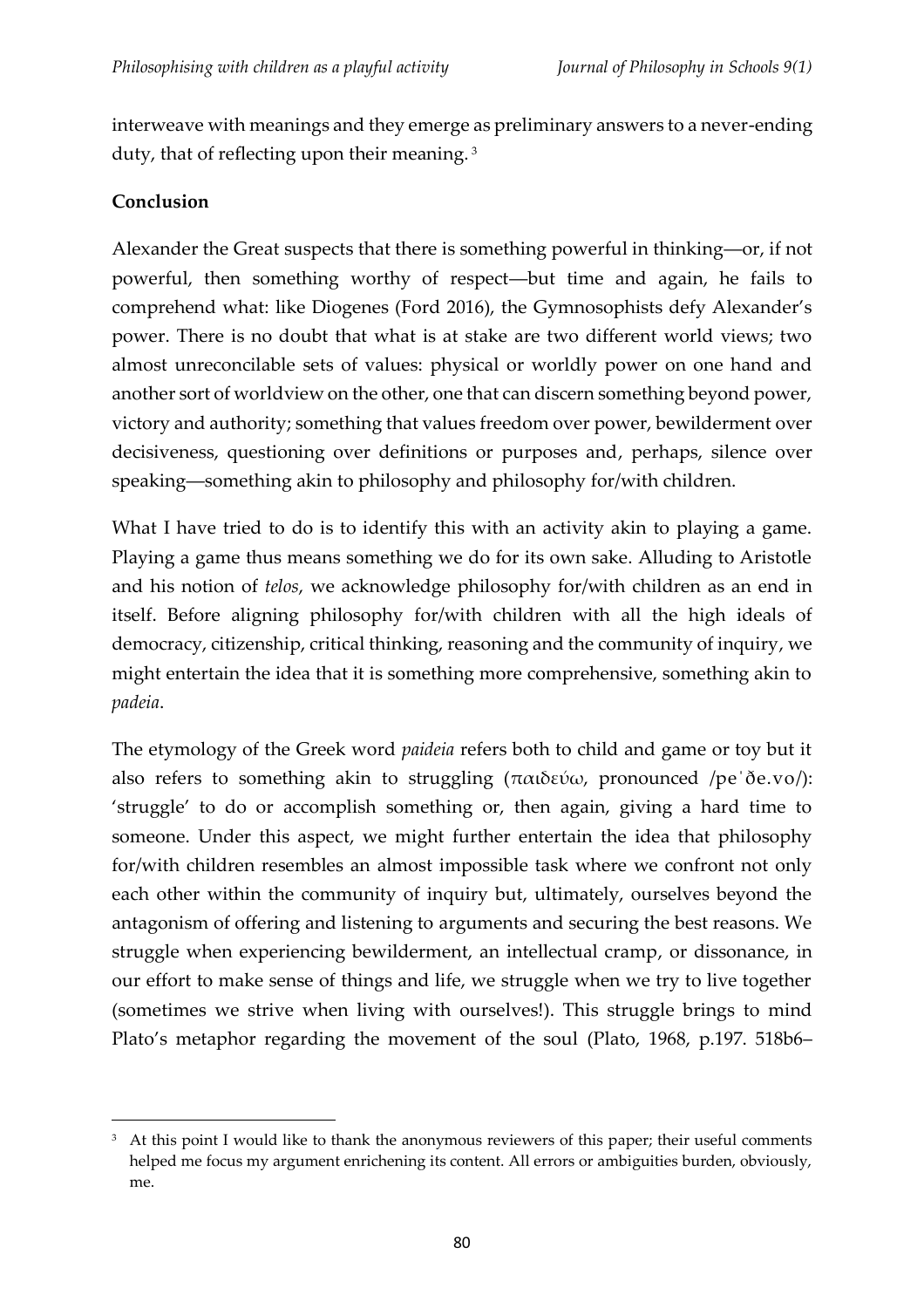519b5). The turning of the soul captures the purpose of education or rather, *paideia* turning towards the good or the *Agathon*.

In place of a theory or a purpose we could identify the *Agathon* with paideia itself, as an activity. As such the *Agathon* leads us again to the (Aristotelian) concept of *telos* or 'purpose' not as something tangible, such as excellence or victory, but as something that is worth pursuing for its own sake; a constant struggle―not competition―to find meaning. All things strive to perfection―their *telos*; but not all perfections are of equal value: We might want to excel and prevail, and this is perfectly legitimate. Still, there is a perfection that is unattainable, demanding constant struggle; a perfection that is and perhaps ought to remain undetermined: isn't this what we do when philosophising with children? Entertaining a possibility (and a hope)?

## **References**

- Anderson, A (2020) Categories of goals in Philosophy for Children. *Studies in Philosophy and Education*, 39, pp. 607-623. Available from <https://doi.org/10.1007/s11217-020-09724-x>
- Aristotle, *Nicomachean ethics* (WD Ross, trans). Batoche Books, Kitchener, Canada, 1999.
- Bloom, A (1968) *The Republic of Plato. Translated with notes and an interpretive essay*. Basic Books, New York, NY.
- Blumenberg, H (2020) *History, metaphors and fables: A Hans Blumenberg reader*. (H Bajohr, F Fuchs & JP Kroll, eds & trans). Cornell University Press, Ithaca, NY.
- Bosman, P (2010) The Gymnosophist riddle contest (Berol. P. 13044): A cynic text? *GRBS* 50, pp.175-192. Available from <https://grbs.library.duke.edu/article/view/1451>
- Bowie, E (2016) *Gymnosophists*. Available from [https://oxfordre.com/classics/search?btog=chap&f\\_0=keyword&q\\_0=gymnosop](https://oxfordre.com/classics/search?btog=chap&f_0=keyword&q_0=gymnosophists) [hists](https://oxfordre.com/classics/search?btog=chap&f_0=keyword&q_0=gymnosophists)
- Brandom, R (2001) *Making it explicit: Reasoning, representing and discursive commitment*. Harvard University Press, Cambridge, MA.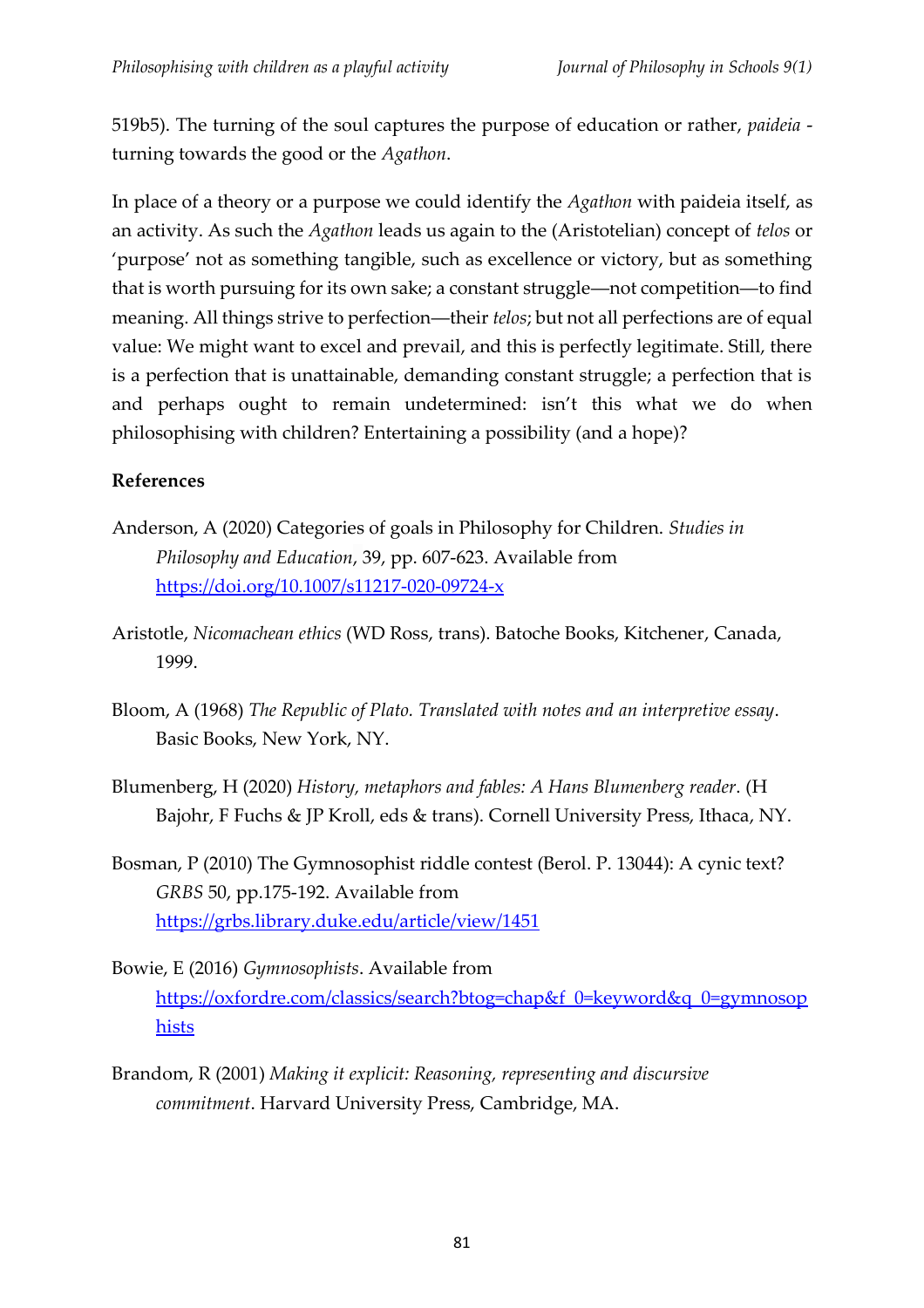- Bywater, J (ed) *Aristotle*, *Nicomachean ethics*. Available from [http://www.perseus.tufts.edu/hopper/text?doc=Perseus%3Atext%3A1999.01.00](http://www.perseus.tufts.edu/hopper/text?doc=Perseus%3Atext%3A1999.01.0053%3Abekker+page%3D1097a%3Abekker+line%3D25) [53%3Abekker+page%3D1097a%3Abekker+line%3D25](http://www.perseus.tufts.edu/hopper/text?doc=Perseus%3Atext%3A1999.01.0053%3Abekker+page%3D1097a%3Abekker+line%3D25)
- Dewey, J (2007) *Experience and education*. Simon & Schulster, New York, NY.
- Ford, L (2016) An encounter to remember. *The Kosmos Society: An online community for Classical Studies*. Center of Hellenistic Studies, Harvard University, Cambridge, MA. Available from <https://kosmossociety.chs.harvard.edu/?p=20099>
- Hartnoll, P & Found, P (eds) (2003) *The concise Oxford companion to the theatre*. Oxford University Press, Oxford, UK.
- Huizinga, J (1949) *Homo Ludens: A study of the play-element of culture*. Routledge and Kegan Paul, London.
- Jackson, TE (2017) *Gently Socratic inquiry*. Available from [http://p4chawaii.org/wp](http://p4chawaii.org/wp-content/uploads/Gently-Socratic-NEW.pdf)[content/uploads/Gently-Socratic-NEW.pdf](http://p4chawaii.org/wp-content/uploads/Gently-Socratic-NEW.pdf)
- Kant, I (1998) *Groundwork of the metaphysics of morals*. Cambridge University Press, Cambridge, UK.
- Kant, I (2000) *Critique of the power of judgment*. Cambridge University Press, Cambridge, UK.
- Kant, I (2007) *Anthropology, history and education*. Cambridge University Press, Cambridge, UK.
- Kaulbach, F (1984) *Ästhetische Welterkenntnis bei Kant.* Köningshausen & Neumann, Würzburg, Germany.
- Kennedy, D (2006) *The well of being*: *Childhood, subjectivity and education*. State University of New York Press, New York, NY.
- Lipman, M (2003) *Thinking in education*. Cambridge University Press, Cambridge, UK.
- Makkreel, RA (1995) *Imagination and interpretation in Kant: The hermeneutic import of the Critique of Judgment*. University of Chicago, Chicago, IL.